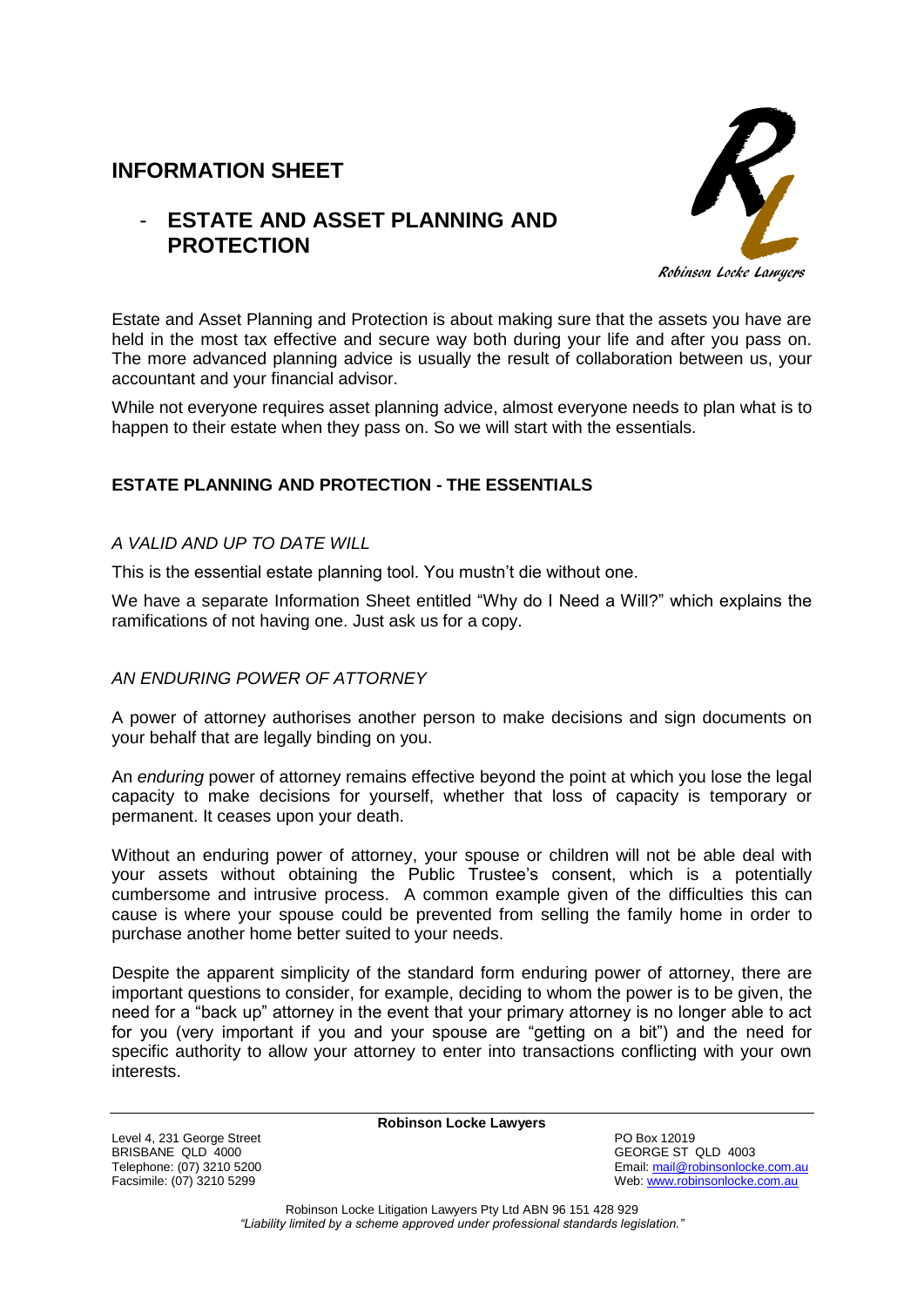### **ESTATE PLANNING AND PROTECTION – MORE THAN JUST THE ESSENTIALS**

#### *A TESTAMENTARY DISCRETIONARY TRUST IN YOUR WILL*

Essentially, a Testamentary Discretionary Trust allows flexibility to enable your estate to be distributed in a tax effective manner and assists in protecting your estate from claims by third parties associated with your beneficiaries.

If you have children, young or old, a Testamentary Discretionary Trust can be a fantastic investment made on their behalf, even if your estate is modest. The cost of preparing your will to include a Testamentary Discretionary Trust can be vastly outweighed by the potential tax savings you are giving to your children and there is the added peace of mind that comes with knowing that you have taken steps to protect your estate in the hands of your spouse and children.

If you are unsure whether your estate is large enough to justify including a Testamentary Discretionary Trust in your will, don't forget:-

- 1. that your estate could be larger than you think when you include the value of your home, superannuation and life insurance proceeds; and
- 2. that the taxation benefits to your beneficiaries flow from your beneficiaries' financial position at the time they inherit from you, not your financial position. Even if your children earn only an average income, the ability to divert income to your grandchildren year after year and pay little or no tax on that distribution can add up to big tax savings. *This valuable benefit cannot be accessed as effectively in any other way.*

If you would like further information in relation to Testamentary Discretionary Trusts, please ask us for a copy of our Information Sheet entitled "What is a Testamentary Discretionary Trust and Why Do I Need One?" if we have not already provided one to you.

#### *AN ADVANCE HEALTH DIRECTIVE*

An Advance Health Directive enables you to make a binding statement as to your future health care notwithstanding that you may lose your ability to communicate your wishes.

#### *NOMINATION OF YOUR SUPERANNUATION DEATH BENEFIT*

Various forms of binding nomination can be made to divert your superannuation death benefit to a particular person or persons. You should always seek professional advice prior to making a nomination as there may be adverse taxation implications depending upon the nature of your superannuation contributions and the relationship between you and your nominated recipient. A binding nomination should not be made lightly.

A superannuation death benefit paid directly from your super fund to a recipient does not form part of your estate which may be an important consideration if there is the possibility of a family provision application or claims by creditors.

These are matters for specific advice.

### OWNERSHIP OF LIFE INSURANCE POLICIES

It is important to consider who "owns" your life policy to determine who will receive the payout and how that fits within your estate plan.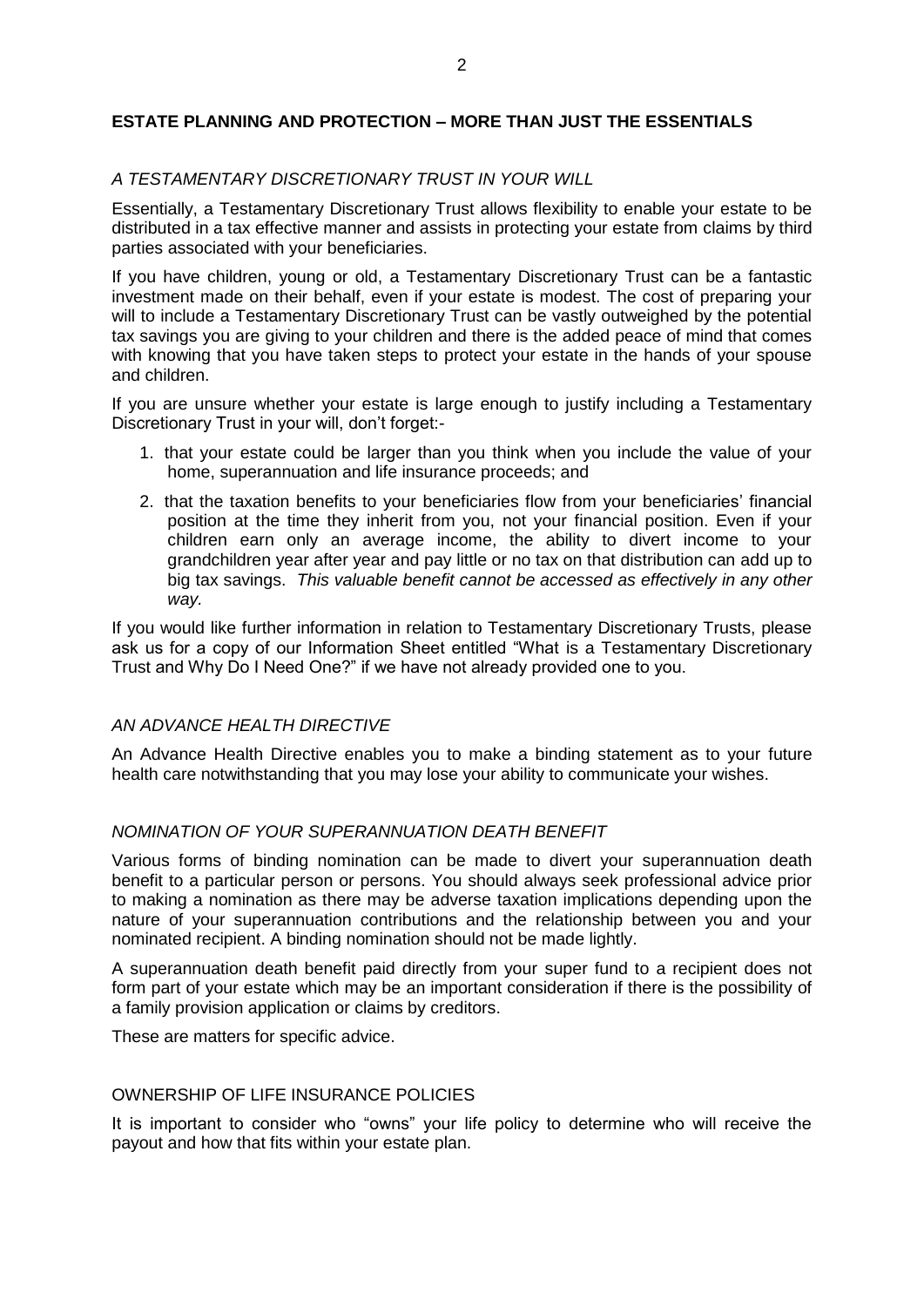It is great to plan what is to happen to your estate, but don't ignore the estates where you stand to inherit! It is wise to be proactive in relation to these estates especially if you are also to be an executor.

Questions you should ask yourself are:-

- 1. Do my parents have valid wills and do I know where they are?
- 2. Do I have a sufficient understanding of my parents' financial affairs to enable me to identify investments and properties they own and to locate documentation in relation to them?
- 3. Would my parents consider establishing a Testamentary Discretionary Trust in their wills?

In limited circumstances and for a limited amount of funds, it is possible to establish a testamentary trust after death which will attract some of the tax benefits available under a properly established Testamentary Discretionary Trust. If you find yourself in the position of beneficiary or executor of an estate, you should seek our advice as to whether such a trust could be appropriate. Do not delay in seeking our advice as strict time limits apply.

## **ASSET PLANNING AND PROTECTION**

## *A REVIEW OF THE YOUR CURRENT ASSET / BUSINESS INTEREST HOLDING STRUCTURES*

Your structures should be reviewed to determine if they are appropriate and whether any changes should be made to assist in:-

- 1. Protection of assets from claims by creditors or litigants, including structuring to discourage potential litigation;
- 2. Reduction of taxation obligations;
- 3. Clarification of partner or shareholder rights and obligations;
- 4. Planning for business succession in the event of the inability of you, your business partner or other key personnel to continue in the business including the need for appropriate insurance and a Buy/Sell Agreement; and
- 5. Planning for smooth succession of control of your family trust, your family company or your self-managed superannuation fund.

## *A PLAN OF STRUCTURES TO HOLD FUTURE ASSETS OR BUSINESS INTERESTS*

Care should be taken to establish the best structure for future asset acquisitions or business ventures taking into account the goals listed above.

Thank you for taking the time to read this information sheet.

## **WANT TO KNOW MORE**

**Please feel free to contact Gary Hugill of our office on (07) 3210 5209 if you have any queries, whatsoever.**